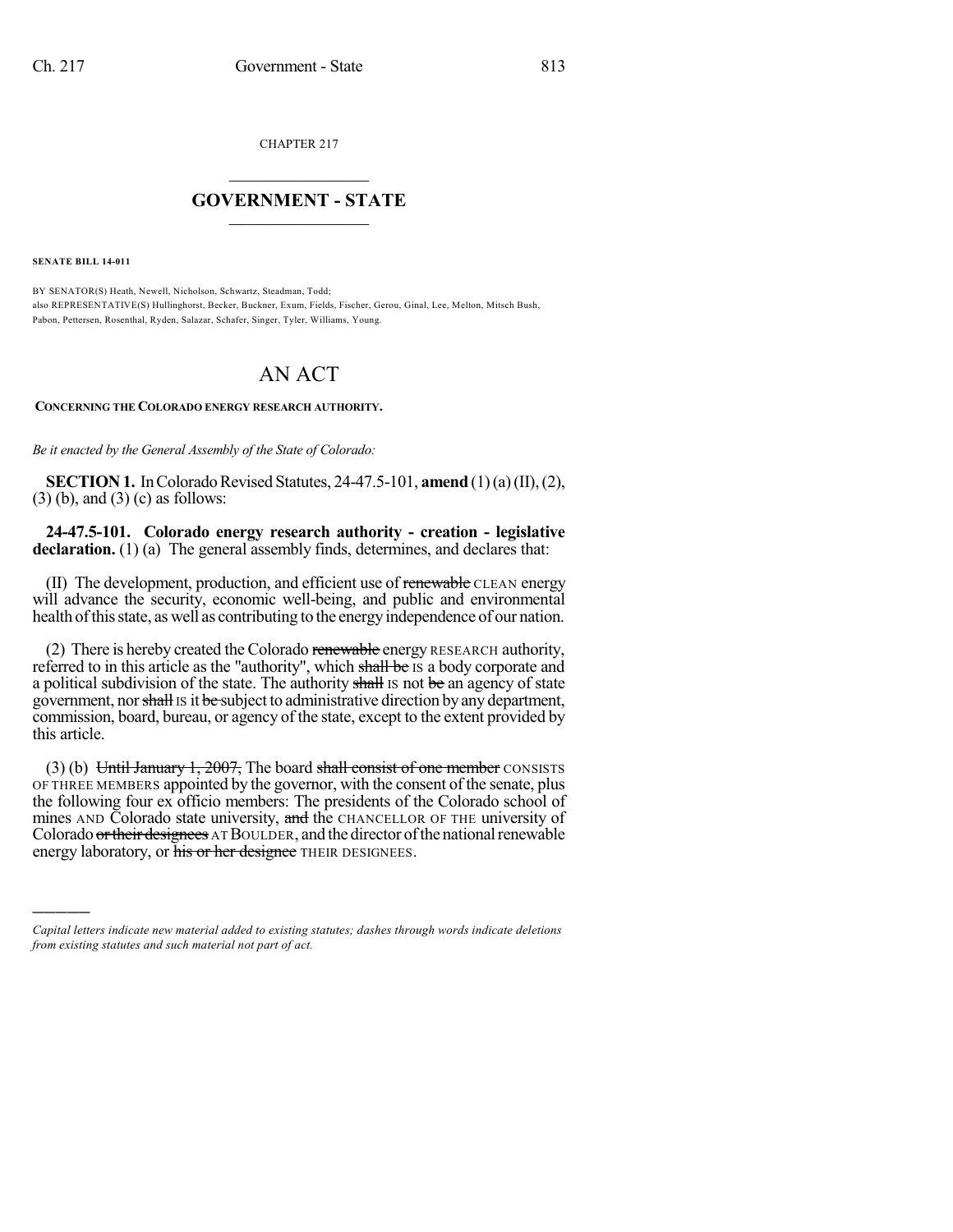(c) On and after January 1, 2007, the board shall consist of the members designated in paragraph (b) of this subsection  $(3)$  and up to two additional members appointed by the governor with the consent of the senate. The terms of the appointed members of the board shall be four years. An appointed member shall be eligible for reappointment. Each member shall hold office until a successor has been appointed and the senate has confirmed the appointment. A vacancy in the membership occurring other than by expiration of term shall be filled in the same manner as the original appointment, but for the unexpired term only. Each appointed member may be removed from office by the governor for cause, after a public hearing, and may be suspended by the governor pending the completion of such hearing.

**SECTION 2.** In Colorado Revised Statutes, 24-47.5-102, **amend** (2) and (3); and **add** (1.5) as follows:

**24-47.5-102. Colorado energy research authority - powers and duties.** (1.5) THE AUTHORITY SHALL DIRECT THE ALLOCATION OF STATE MATCHING FUNDS TO THE EXTENT REQUIRED TO SUPPORT ONE OR MORE ACTIVITIES OR PROPOSALS OF THE COLORADO ENERGY RESEARCH COLLABORATORY, WHICH CONSISTS OF THE COLORADO SCHOOL OF MINES, COLORADO STATE UNIVERSITY, UNIVERSITY OF COLORADO AT BOULDER, AND THE NATIONAL RENEWABLE ENERGY LABORATORY, AND WHICH IS REFERRED TO IN THIS ARTICLE AS THE "COLLABORATORY", FOR FEDERAL ENERGY RESEARCH FUNDING AND ENERGY-RELATED RESEARCH FUNDING FROM FEDERAL AGENCIES AND OTHER PUBLIC AND PRIVATE ENTITIES.

(2) The authority shall MAY:

(a) Direct the allocation of state matching funds to the extent required to support one or more proposals of a consortium consisting of the Colorado school of mines, Colorado state university, university of Colorado, and national renewable energy laboratory, referred to in this article as the "consortium", for federal energy research funding and energy-related research funding fromfederal agencies and other public and private entities PROMOTE THE ACTIVITIES OF THE COLLABORATORY IN ORDER TO INCREASE THE FEDERAL ENERGY RESEARCH FUNDING AND ENERGY-RELATED RESEARCH FUNDING;

(b) Promote rapid transfer of new technologies developed by the consortium COLLABORATORY to the private sector to attract and promote renewable CLEAN energy businesses in Colorado;

(c) Develop educational and research programs for Colorado state colleges in collaboration with the consortium COLLABORATORY that will translate into high-technology employment opportunities for Colorado students and residents;

(d) Become a regional resource and clearing house for renewable CLEAN energy information, which the authority shall make TO BE available to the general public and to engineering, architectural, and design professionals. The authority shall not construct a headquarters or other building for its own use.

(e) Support development of the consortium COLLABORATORY, including funding of any joint institute or other entity created by the Colorado school of mines,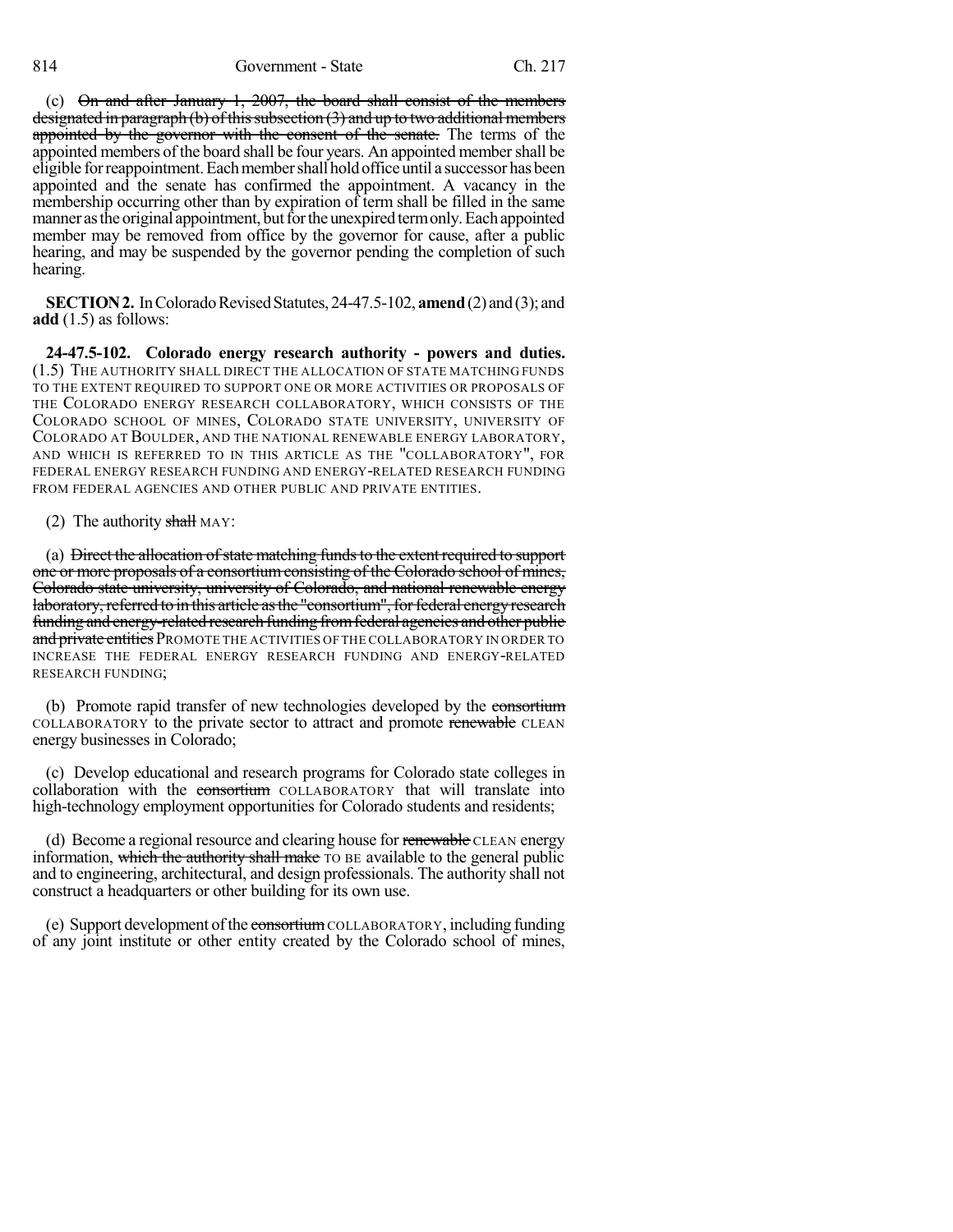Colorado state university, and university of Colorado ATBOULDER or the consortium COLLABORATORY to jointly pursue renewable CLEAN energy research.

(3) On or before March 1, 2007, and each March 1 SEPTEMBER 1, 2014, AND EACH SEPTEMBER 1 thereafter, the authority shall submit a report to the business, affairs and labor, committee of the house ofrepresentatives and the business, labor, and technology committee of the senate, or any successor committees COLORADO OFFICE OF ECONOMIC DEVELOPMENT summarizing the energy research projects that received funding under this article in the preceding calendar year. At a minimum, the report shall specify the following information: with regard to each such project:

(a) A description of the EACH project THAT RECEIVED FUNDING UNDER THIS ARTICLE, INCLUDING THE AMOUNT OF THE FUNDING, AND the principal persons or entities involved in the project; and the amount of funding allocated to each principal person or entity;

(b) The manner in which each principal person or entity applied the funding in connection with the project; and THE TOTAL AMOUNT OF MONEYS THAT THE AUTHORITY ALLOCATED FOR ALL PROJECTS;

(c) The results achieved by the project, including intellectual property, licensing and commercialization activities, and any other economic benefits to the state; AND

(d) THE TOTAL AMOUNT OF FEDERAL AND PRIVATE FUNDS THAT WERE RECEIVED BY PROJECTS THAT RECEIVED FUNDING UNDER THIS ARTICLE.

**SECTION 3.** In Colorado Revised Statutes, **recreate and reenact, with amendments,** 24-47.5-103 as follows:

**24-47.5-103. Funding - repeal.** THE AUTHORITY SHALL USE ANY MONEYS RECEIVED PURSUANT TO SECTION 24-48.5-120 FOR THE PURPOSES SPECIFIED IN SECTION 24-47.5-102 (1.5) AND (2); EXCEPT THAT THE AUTHORITY MAY NOT SPEND MORE THAN FIFTY THOUSAND DOLLARS IN A FISCAL YEAR FOR THE PURPOSES SPECIFIED IN SECTION 24-47.5-102 (2). THIS SECTION IS REPEALED, EFFECTIVE JULY 1, 2020.

**SECTION 4.** In Colorado Revised Statutes, **add** 24-48.5-120 as follows:

**24-48.5-120. Energy research cash fund - creation - distributions - report definitions - repeal.** (1) AS USED IN THIS SECTION, UNLESS THE CONTEXT OTHERWISE REQUIRES:

(a) "AUTHORITY" MEANS THE COLORADO CLEAN ENERGY AUTHORITY CREATED IN SECTION 24-47.5-101 (2).

(b) "FUND" MEANS THE ENERGY RESEARCH CASH FUND CREATED IN SUBSECTION (2) OF THIS SECTION.

(c) "OFFICE" MEANS THE COLORADO OFFICE OF ECONOMIC DEVELOPMENT CREATED IN SECTION 24-48.5-101.